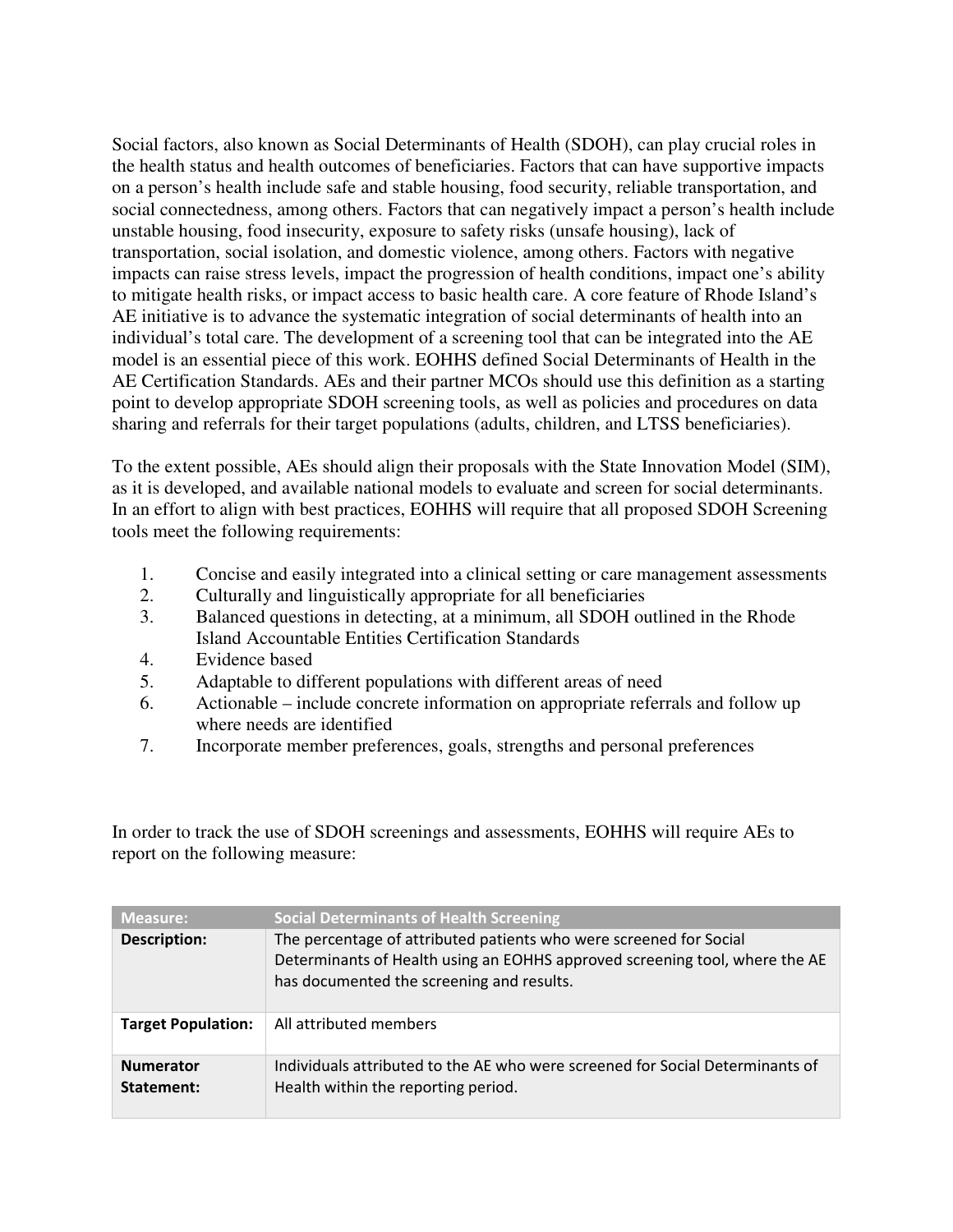| Denominator<br>Statement:                    | All attributed members of the AE (adults and children), who were attributed to<br>the AE for 11 out of 12 months during the reporting period, with no break in<br>coverage lasting more than 45 days. |
|----------------------------------------------|-------------------------------------------------------------------------------------------------------------------------------------------------------------------------------------------------------|
| Acceptable<br><b>Exclusions:</b>             | Refused to participate<br>1.                                                                                                                                                                          |
| <b>Documentation</b><br><b>Requirements:</b> | All screenings must be documented by the AE, regardless of if the AE screened<br>the individual or if it was performed by the MCO or other community partner.                                         |
| <b>Approved</b><br><b>Screening Tools</b>    | All screening tools must be approved by EOHHS prior to the reporting period to<br>be counted in the numerator. Tools not approved by EOHHS shall not be<br>included in this measure.                  |
| <b>Look back Period:</b>                     | 12 months                                                                                                                                                                                             |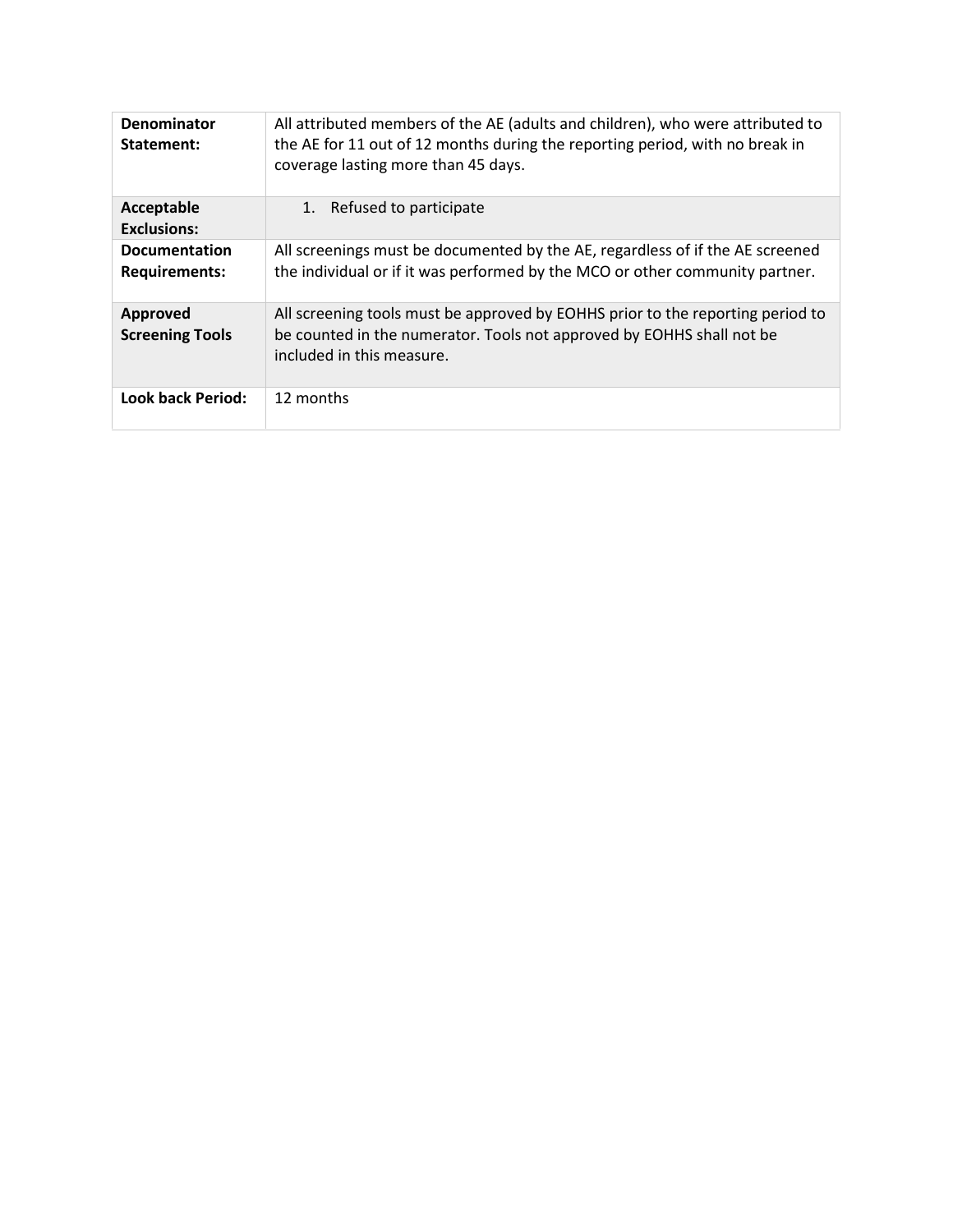AEs are also strongly encouraged to report on the following optional measures:

| <b>Measure:</b>                              | Social Determinants of Health Screening with Positive Result for Assistance                                                                                                                                                                                                                                  |
|----------------------------------------------|--------------------------------------------------------------------------------------------------------------------------------------------------------------------------------------------------------------------------------------------------------------------------------------------------------------|
| <b>Description:</b>                          | The percentage of attributed patients who were screened for Social<br>Determinants of Health, where the AE has documented the screening and<br>results, and who screened positive for requiring assistance with one or more<br>social determinant.                                                           |
| <b>Target Population:</b>                    | All attributed members                                                                                                                                                                                                                                                                                       |
| <b>Numerator</b><br>Statement:               | Individuals attributed to the AE who were screened for Social Determinants of<br>Health, and who screened positive for requiring assistance with one or more<br>social determinant.                                                                                                                          |
| Denominator<br>Statement:                    | All attributed members of the AE (adults and children), who were attributed to<br>the AE for 11 out of 12 months during the reporting period, with no break in<br>coverage lasting more than 45 days, who were screened for Social<br>Determinants of Health during the reporting period.                    |
| Acceptable<br><b>Exclusions:</b>             | 1.<br>Refused to participate                                                                                                                                                                                                                                                                                 |
| <b>Documentation</b><br><b>Requirements:</b> | All screenings must be documented by the AE, regardless of if the AE screened<br>the individual or if the screening was performed by the MCO or other<br>community partner.                                                                                                                                  |
| <b>Approved</b><br><b>Screening Tools</b>    | All screening tools must be approved by EOHHS prior to the reporting period to<br>be counted in the numerator. The approval process will include approval of the<br>criteria for determining whether a screen is "positive." Screening tools not<br>approved by EOHHS shall not be included in this measure. |
| <b>Look back Period:</b>                     | 12 months                                                                                                                                                                                                                                                                                                    |

| <b>Measure:</b> | Social Determinants of Health Screening with Positive Result for Assistance<br>and Follow up                                                                                                                                                                                                  |
|-----------------|-----------------------------------------------------------------------------------------------------------------------------------------------------------------------------------------------------------------------------------------------------------------------------------------------|
| Description:    | The percentage of attributed patients who were screened for Social<br>Determinants of Health, where the AE has documented the screening and<br>results, who were identified as requiring assistance with one or more social<br>determinant AND received documented and appropriate follow up. |
| Age criteria:   | All attributed members                                                                                                                                                                                                                                                                        |